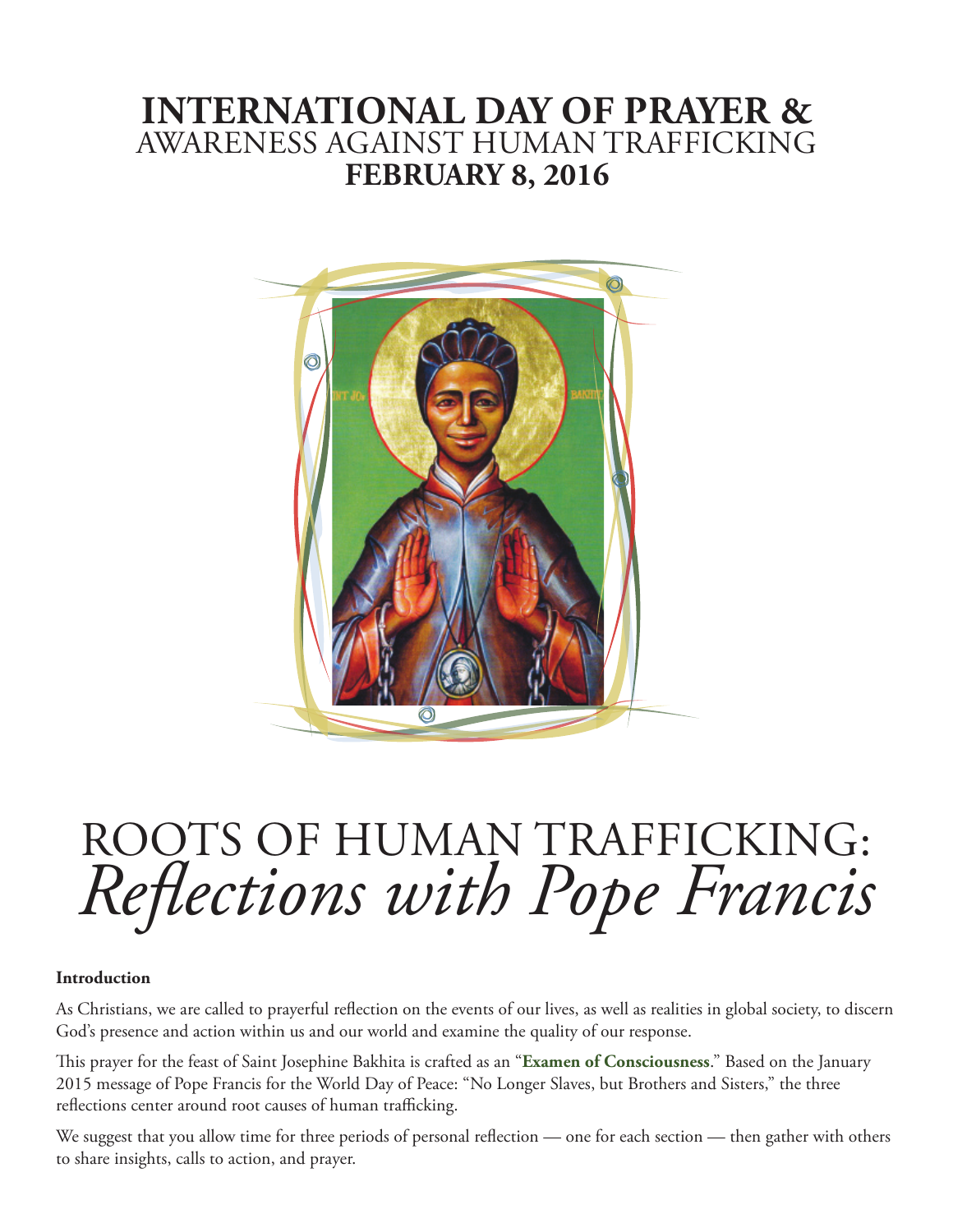

#### **Reflection One**

"Today, as in the past, slavery is rooted in a notion of the human person which allows him or her to be treated as an object. …Whether by coercion or deception, or by physical or psychological duress, human persons created in the image and likeness of God are deprived of their freedom, sold and reduced to being the property of others. They are treated as means to an end."

— Pope Francis, 2015 World Day of Peace Message

"How many times have we permitted a human being to be seen as an object, to be put on show in order to sell a product or to satisfy an immoral desire? The human person ought never to be sold or bought as if he or she were a commodity. Whoever uses human persons in this way and exploits them, even if indirectly, becomes an accomplice of injustice."

— Pope Francis, 2014 Message for the Lenten Fraternity Campaign in Brazil

- Recall a time when you felt treated as an object or you observed someone else being "used." What feelings did that *experience evoke in you? What response did you make?*
- • *Have you ever experienced yourself using another person as a means to an end?*
- • *Where, in your culture, do you see other persons being objectified?*



#### **Reflection Two**

"Alongside this deeper cause — the rejection of another person's humanity — there are other causes which help to explain contemporary forms of slavery. Among these, I think in the first place (is) *poverty*, underdevelopment and exclusion, especially when combined with *a lack of access to education* or *scarce, even non-existent, employment opportunities*. Not infrequently, the victims of human trafficking and slavery are people who look for a way out of a situation of extreme poverty….

"Another cause of slavery is *corruption* on the part of people willing to do anything for financial gain. …This occurs when money, and not the human person, is at the centre of an economic system."

— Pope Francis, 2015 World Day of Peace Message

"If economic profit takes precedence over the individual and over humanity, we find a throw-away culture at work that considers humanity in itself, human beings, as a consumer good, which can be used and then thrown away."

— Pope Francis, 2014 Address to

Participants in the World Meeting of Popular Movements

- • *How does an understanding of the deep roots of human trafficking shape the responses we make?*
- • *Have you ever observed a tendency in yourself or others to value money or material things more than the good of a human person? How did that observation affect you? What questions did it raise?*
- • *Where, in your society, do you see evidence of a throw-away culture at work? How do you actively resist messages of that culture?*



#### **Reflection Three**

"I urgently appeal to all men and women of good will, and all those near or far, including the highest levels of civil institutions, who witness the scourge of contemporary slavery, not to become accomplices to this evil, not to turn away from the sufferings of our brothers and sisters, our fellow human beings, who are deprived of their freedom and dignity….